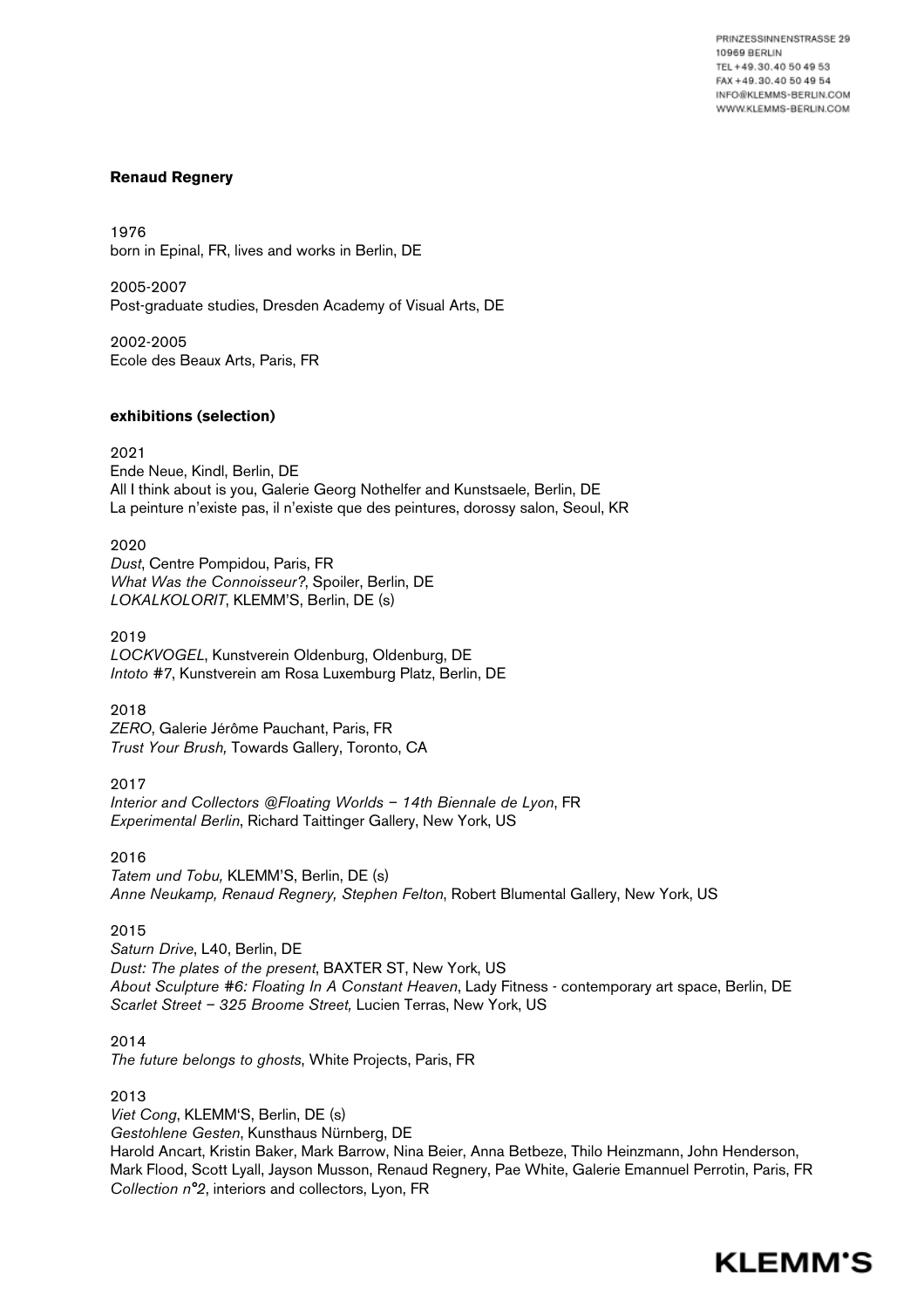PRINZESSINNENSTRASSE 29 **10969 BERLIN** TEL +49.30.40 50 49 53 FAX +49.30.40 50 49 54 INFO@KLEMMS-BERLIN.COM WWW.KLEMMS-BERLIN.COM

2012 *Dot.Systems. From Pointilism to Pixelation*, Wilhelm Hack Museum, Ludwigshafen, DE *Renaud Regnery*, Ricou Gallery, Brüssel, BE (s) *Renaud Regerny,* Elizabeth Dee gallery, New York, US (s)

## 2011

*News from Nowhere*, REH Kunst, Berlin, DE *Prague Biennial*, Prague, CZ *Attachment, w. A. Meschtschanow*, Chez Valentin, Paris, FR *Pages Jaunes*, Clockwork Gallery, Berlin, DE *Ritournelle*, KLEMM´S, Berlin (s) *Zero Fold*, Cologne, DE (s)

### 2010

*Wallpaper paintings*, Ricou Gallery, Brüssel, BE (s) *The Sky´s Gone Out*, Kwadrat, Berlin, DE (s) *Art by Telephone*, Paris, FR *Fred Rapid Glassworks II* , Autocenter, Berlin, DE *Ins Blickfeld gerückt*, Französiches Institut, Berlin, DE

## 2009

French Embassy, Berlin, DE (s) *Want*, gallery Arratia Beer, Berlin, DE *Bis ans Ende der Nacht*, Forgotten Bar Project, Berlin, DE *Schickeria*, Kunsthaus Braunschweig, DE *Bank of Eden*, Whitechapel, Berlin, DE *The Sequel (Part II ),* Cinque Garzoni, Venice, IT *Minton's Playhouse*, Artnews Projects, Berlin, DE

# 2008

*La fortune et l´humeur gouvernent le monde*, Le Printemps de Septembre, Toulouse, FR *Art Athina*, Athens, GR *Focus New York-Berlin*, Gallery Air Garten, Berlin, DE

2007 *Das Büfett*, SOX , Berlin, DE *Die geheime Welt des Kasimir*, Air Garten, Berlin, DE *Letzte Bilder Schwarz*, Centre Culturel Français, Freiburg, DE

# **Scholarships and awards**

2005 – 2007 DAAD - yearly scholarships for studies abroad

# **Publications**

2020 Fortune, texts by Jens Asthoff, Robert Hobbs and, Friederike Feldmann, Strzelecki Books, Cologne

2013 Viet Cong, text by Robert Hobbs, KLEMM'S, Berlin

### **Collection (selection)**

Zabludowicz Art Trust, London; DelaCruz, Cidra, Puerto Rico; Collection Majerus, Luxembourg; Collection